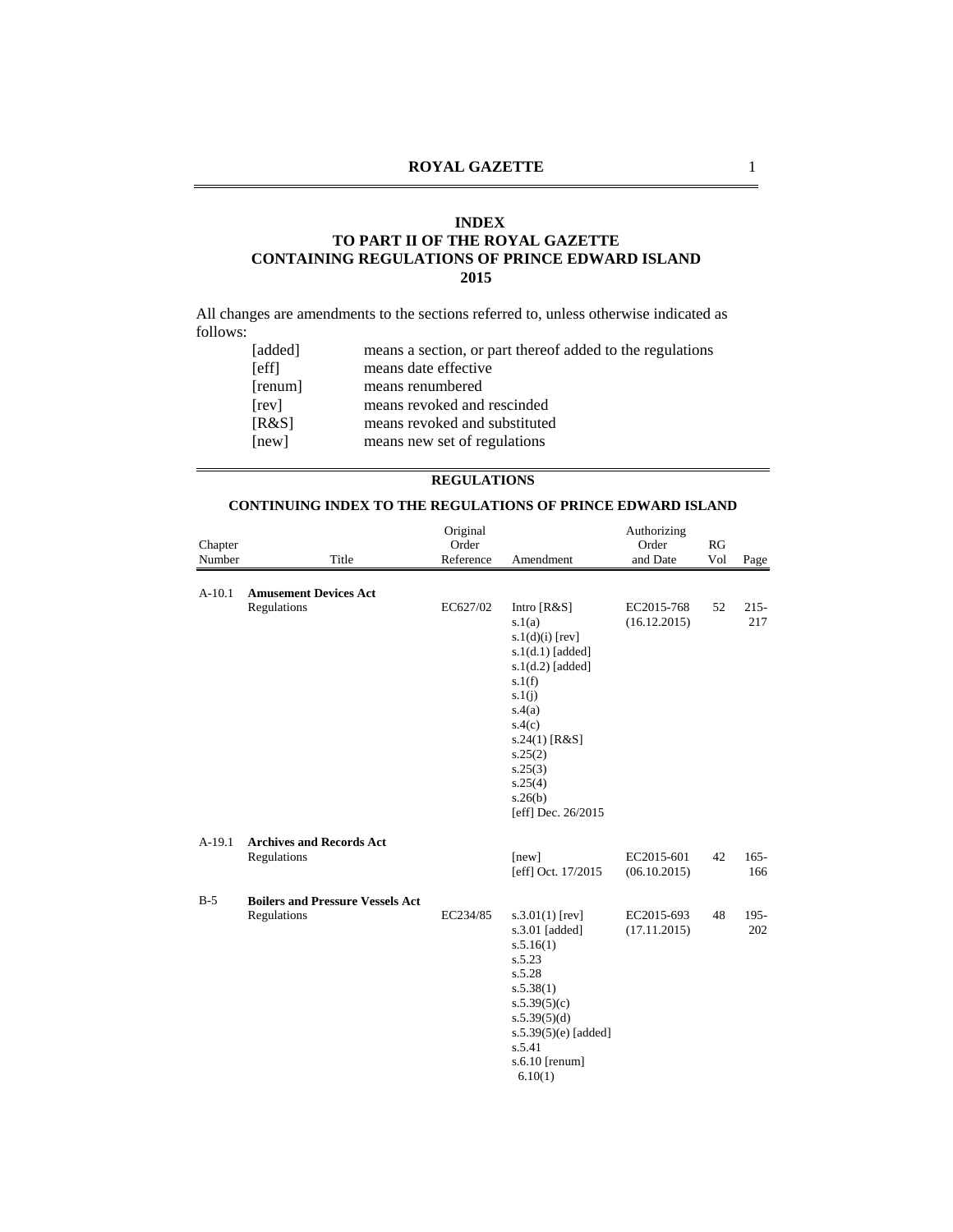|         |                                                                                                                |          | $s.6.10(2)$ [added]<br>$s.7.13(1)$ [R&S]<br>s.7.13(2)<br>s.8.02(2)<br>s.9.03 [R&S]<br>$s.10.02(b)$ [rev]<br>$s.10.03(1)$ [R&S]<br>s.10.07(c)<br>s.10.09<br>s.11.08(2)<br>s.11.08(3)<br>s.11.08(4)<br>s.11.11<br>s.11.35(2)<br>s.11.35(3)<br>s.11.35(4)<br>s.11.39<br>s.11.39(a)<br>s.11.39(b)<br>s.11.43(1)<br>s.11.48(3)<br>Schedule<br>s.1 $[R&S]$<br>$s.2(b)$ [rev]<br>s.4<br>s.5<br>[eff] Nov. 28/2015 |                            |              |          |
|---------|----------------------------------------------------------------------------------------------------------------|----------|------------------------------------------------------------------------------------------------------------------------------------------------------------------------------------------------------------------------------------------------------------------------------------------------------------------------------------------------------------------------------------------------------------|----------------------------|--------------|----------|
| $C-4.2$ | <b>Chartered Professional</b><br><b>Accountants and Public</b><br><b>Accounting Act</b><br>General Regulations |          | [new]<br>[eff] Apr. 1/15                                                                                                                                                                                                                                                                                                                                                                                   | EC2015-173<br>(24.03.15)   | 13           | 34-43    |
| $C-46$  | <b>Criminal Code of Canada</b><br>Lottery Schemes Order                                                        | EC884/84 | s.1(c)<br>s.3(1)<br>s.3(2)<br>s.3(3)<br>s.3(4)<br>s.4.5 [added]<br>Schedule<br>[eff] June $13/15$<br>s.4.5 $[rev]$<br>[eff] July $1/17$                                                                                                                                                                                                                                                                    | EC2015-342<br>(02.06.2015) |              | 24 49-51 |
| E-1.1   | <b>Election Act</b><br>Tariff of Fees and Expenses<br>Regulations                                              | EC645/07 | s.1 [R&S]<br>Sched. [R&S]<br>[eff] Jan. 3/2015                                                                                                                                                                                                                                                                                                                                                             | EC2014-756<br>(23.12.2014) | $\mathbf{1}$ | $1 - 5$  |
| $E-3$   | <b>Electrical Inspection Act</b><br>Regulations                                                                | Aug.1/40 | $s.1(i)$ [R&S]<br>Sched. 5<br>s.(m)<br>[eff] Dec. 26/2015                                                                                                                                                                                                                                                                                                                                                  | EC2015-773<br>(16.12.2015) | 52           | 218      |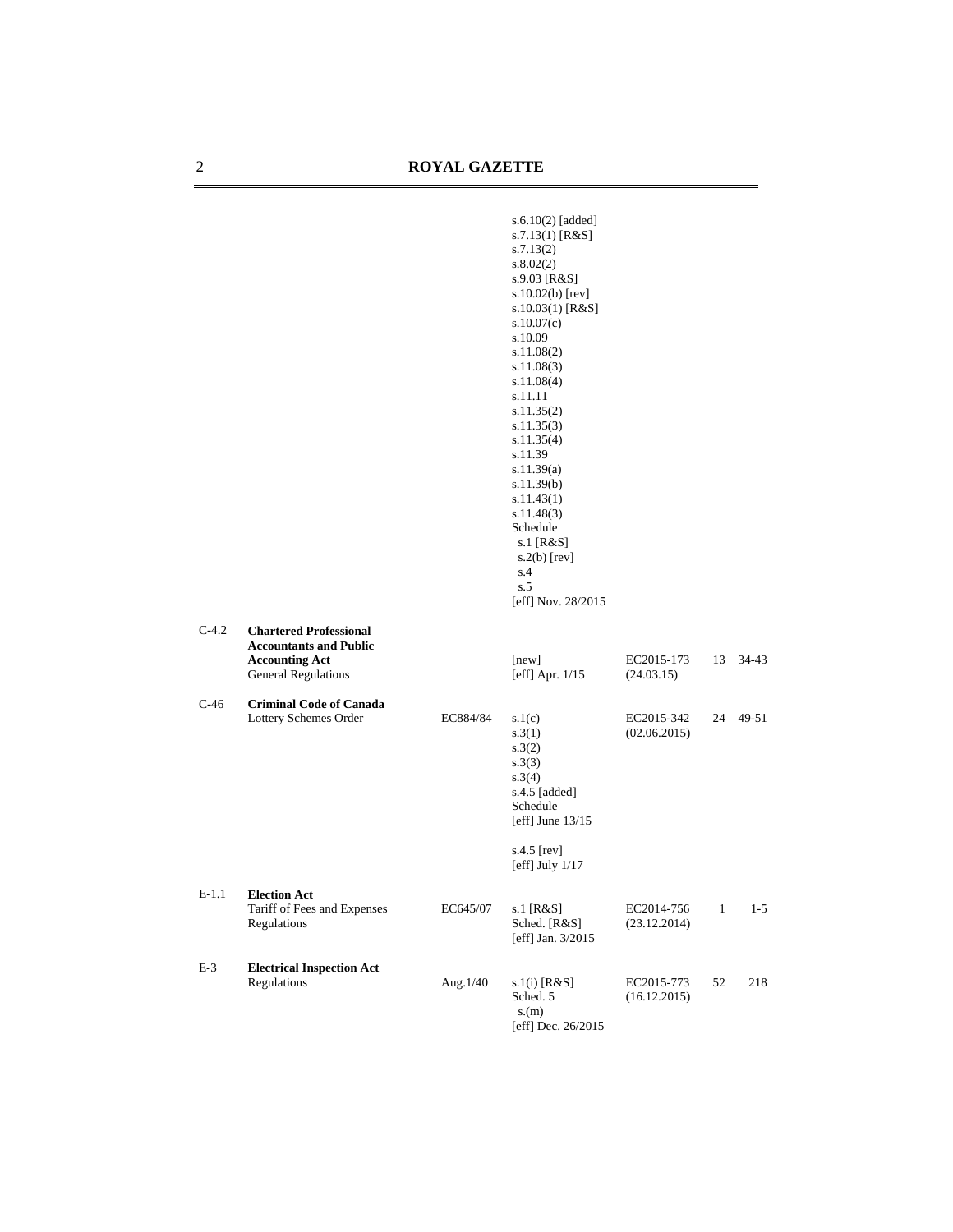|          | Canadian Electrical Code<br>Regulations                                                            | EC406/13 | s.1 [R&S]<br>s.2<br>Sched. A<br>s.15<br>[eff] Dec. 26/2015                                                                                                                                                                                                                                                                                                  | EC2015-774<br>(16.12.2015) | 52 | 219-<br>220    |
|----------|----------------------------------------------------------------------------------------------------|----------|-------------------------------------------------------------------------------------------------------------------------------------------------------------------------------------------------------------------------------------------------------------------------------------------------------------------------------------------------------------|----------------------------|----|----------------|
| E-5      | <b>Elevators and Lifts Act</b><br>Regulations                                                      | EC469/71 | s. $1(1)(e)$ [R&S]<br>s.2 [R&S]<br>s.9.1(2)(b)<br>s.9.1(3)(a)<br>s.9.1(5)<br>s.9.1(6)<br>Parts IV-X [rev]<br>[eff] Dec. 26/2015                                                                                                                                                                                                                             | EC2015-777<br>(16.12.2015) | 52 | $220 -$<br>222 |
| $E-6.11$ | <b>Emergency Medical Technicians</b><br>Act<br><b>Emergency Medical Technicians</b><br>Regulations | EC532/13 | Sched. I<br>[eff] Mar. 28/15                                                                                                                                                                                                                                                                                                                                | EC2015-133<br>(18.03.15)   | 13 | 29-30          |
| $E-6.2$  | <b>Employment Standards Act</b><br>Minimum Wage Order                                              | EC139/96 | s.1 $[R&S]$<br>[eff] June $1/2016$<br>s.1 [R&S]<br>[eff] Oct. 1/2016                                                                                                                                                                                                                                                                                        | EC2015-700<br>(01.12.2015) | 50 | 205            |
| $E-8.3$  | <b>Environment Tax Act</b><br><b>General Regulations</b>                                           |          | [new]<br>[eff] Sept. 26/2015                                                                                                                                                                                                                                                                                                                                | EC2015-546<br>(15.09.2015) | 39 | $155 -$<br>156 |
| E-9      | <b>Environmental Protection Act</b><br>A Code for Plumbing Services<br>Regulations                 | EC666/86 | s.1(1)<br>s.2(1)(a)<br>s.3<br>s.4(4)<br>s.5.1(1)<br>[eff] Mar. 31/2016                                                                                                                                                                                                                                                                                      | EC2015-781<br>(16.12.2015) | 52 | 232-<br>233    |
|          | Drinking Water and Wastewater<br><b>Facility Operating Regulations</b>                             | EC710/04 | s.1(1)(b)<br>s.1(1)(c) [ $R&S$ ]<br>s.1(1)(d)<br>s.1(1)(e)<br>$s.1(1)(f)$ [rev]<br>$s.1(1)$ (h) [R&S]<br>s.1(1)(i)<br>s.1(1)(j) [R&S]<br>s.1(1)(n) [ $R&S$ ]<br>$s.1(1)(n.1)$ [added]<br>s.1(1)(p)<br>s.1(1)(q) [ $R&S$ ]<br>s.1(1)(r) [ $R&S$ ]<br>$s.1(1)(s)$ [rev]<br>s.1(1)(t) [rev]<br>s.2(3)(e)<br>$s.2(4)$ [R&S]<br>$s.2(5)$ [R&S]<br>$s.2(6)$ [rev] | EC2015-463<br>(28.07.2015) | 32 | 87-97          |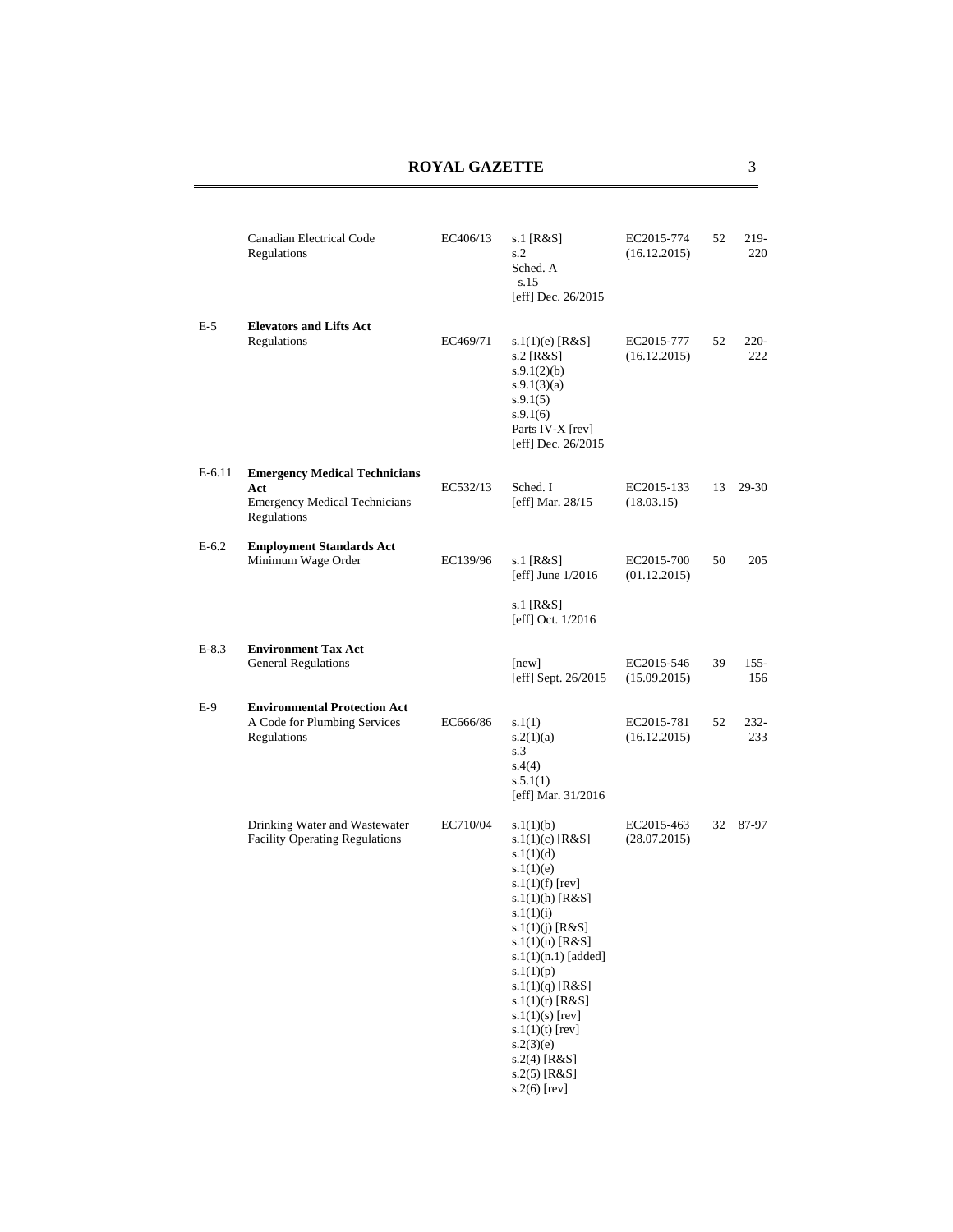|                                                    |          | $s.3(1)$ [R&S]<br>s.4(1)<br>s.4(2)<br>s.4(3)<br>s.4(5)<br>s.4.1 [added]<br>$s.4.2$ [added]<br>s.7(1)<br>s.7(2)<br>s.8<br>s.9 [R&S]<br>s.10 [R&S]<br>s.11(1)<br>s.11(1)(c)<br>s.11(1)(d)<br>s.11(1)(e)<br>s.11(1)(f)<br>s.11(2)<br>s.11(2)(c)<br>s.11(2)(d)<br>s.12 [R&S]<br>s.13(2)<br>s.13(3)<br>s.16(1)<br>s.16(2)<br>s.17(1)(c)<br>s.17(2)(c)<br>s.18(2)<br>s.20(1)<br>s.20(2)<br>s.20(2)(b)<br>s.20(2)(c)<br>$s.20(3)(a)$ to (f)<br>s.20(8)<br>Schedule A<br>Schedule B<br>Schedule C [R&S]<br>[eff] Aug. 8/2015 |                            |    |                |
|----------------------------------------------------|----------|----------------------------------------------------------------------------------------------------------------------------------------------------------------------------------------------------------------------------------------------------------------------------------------------------------------------------------------------------------------------------------------------------------------------------------------------------------------------------------------------------------------------|----------------------------|----|----------------|
| <b>Excavation Pits Regulations</b>                 | EC753/90 | s.4(4)<br>[eff] Oct. 17/2015                                                                                                                                                                                                                                                                                                                                                                                                                                                                                         | EC2015-602<br>(06.10.2015) | 42 | 166            |
| Home Heat Tanks Regulations                        | EC241/07 | $s.7(1)$ [R&S]<br>$s.7(2)$ [R&S]<br>s.14.2<br>s.14.4<br>[eff] Dec. $26/2015$                                                                                                                                                                                                                                                                                                                                                                                                                                         | EC2015-778<br>(16.12.2015) | 52 | $223 -$<br>225 |
| Materials Stewardship and Recycling<br>Regulations | EC349/14 | $s.59(d.1)$ [added]<br>s.59 (f.1) [added]<br>s.63(3)<br>[eff] Oct. 17/2015                                                                                                                                                                                                                                                                                                                                                                                                                                           | EC2015-603<br>(06.10.2015) | 47 | $167 -$<br>168 |
| Ozone Layer Protection Regulations EC619/94        |          | s.9(1)(a)<br>s.10(1)<br>s.10(2)<br>[eff] Dec. 26/2015                                                                                                                                                                                                                                                                                                                                                                                                                                                                | EC2015-779<br>(16.12.2015) | 52 | $225 -$<br>226 |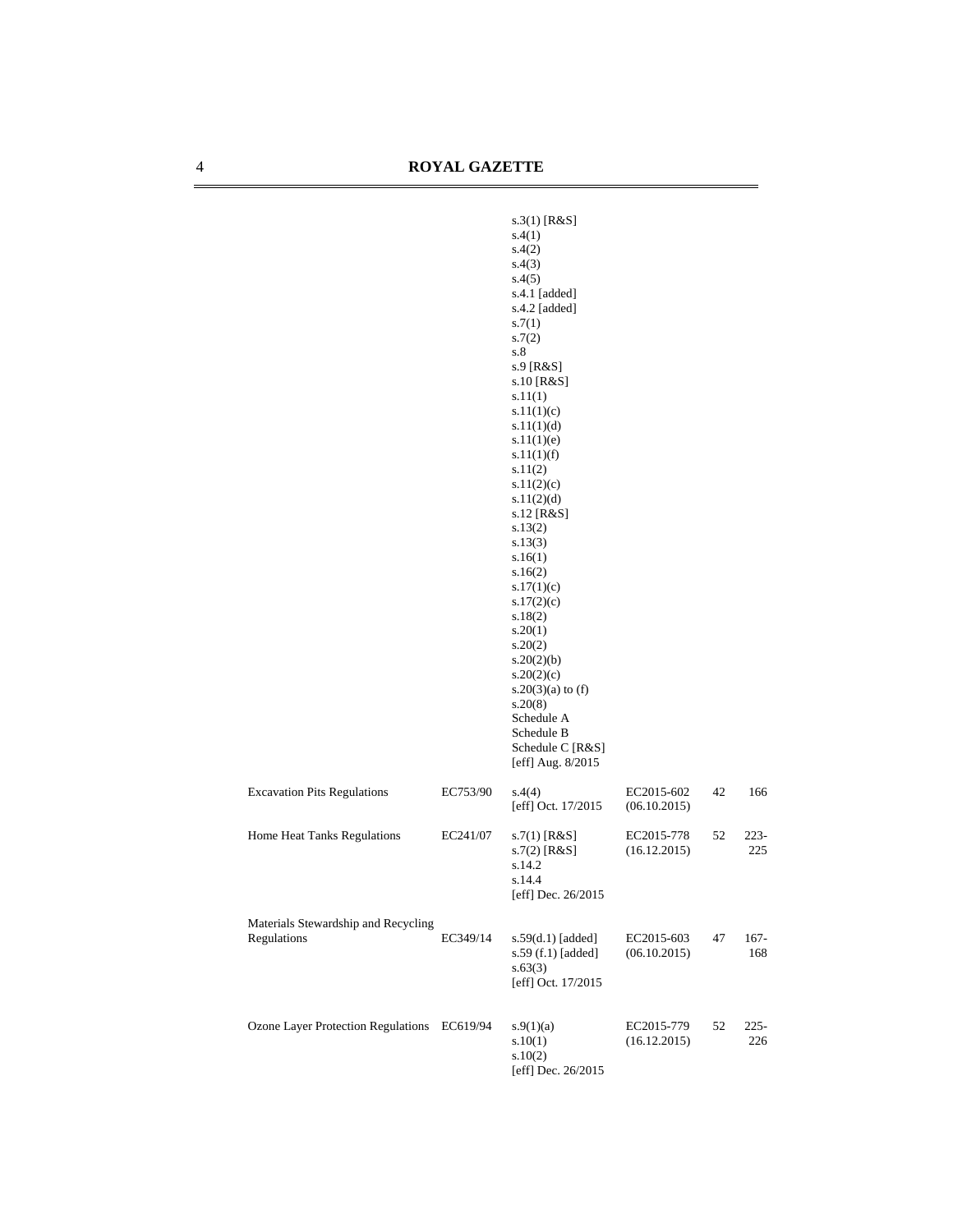# **ROYAL GAZETTE** 5

|        | Petroleum Hydrocarbon Remediation EC655/06<br>Regulations                                                  |           | Sched. A<br>Table 1 [R&S]<br>Table 2 [R&S]<br>Table 3 [R&S]<br>Table 4 [R&S]<br>[eff] Sept. 19/2015                                                                                                                                                                                                                                                                  | EC2015-541<br>(08.09.2015) | 38 | 147-<br>152    |
|--------|------------------------------------------------------------------------------------------------------------|-----------|----------------------------------------------------------------------------------------------------------------------------------------------------------------------------------------------------------------------------------------------------------------------------------------------------------------------------------------------------------------------|----------------------------|----|----------------|
|        | Petroleum Storage Tanks<br>Regulations                                                                     | EC240/07  | s.1(1)(v)<br>s.1(1)(z.2)(iii)<br>s.12(1) [R&S]<br>s.12(2)(a)<br>s.13<br>s.14(a)<br>s.14(b)<br>s.15(a)<br>s.15(b)<br>s.16(a) [ $R&S$ ]<br>s.18(b)<br>s.20(1)(b)<br>s.20(1)(c)<br>s.20(2)(a)(i)<br>s.20(2)(a)(ii)<br>s.20(3)(a)<br>s.20(3)(b)<br>s.26(1)<br>s.26(2)<br>s.26(3)<br>s.26(5)(a)<br>s.26(6)<br>s.26(8)<br>s.27 [R&S]<br>s.28(1)(a)<br>[eff] Dec. $26/2015$ | EC2015-780<br>(16.12.2015) | 52 | $226-$<br>231  |
|        | F-13.01 Fisheries Act<br><b>Lobster Marketing Levy Regulations</b>                                         |           | [new]<br>[eff] Jan. $1/2016$                                                                                                                                                                                                                                                                                                                                         | EC2015-704<br>(01.12.2015) | 50 | $206 -$<br>211 |
| $F-17$ | <b>Funeral Services and Professions</b><br>Act<br><b>General Regulations</b>                               |           | [new]<br>[eff] Jan. $1/2016$                                                                                                                                                                                                                                                                                                                                         | EC2015-664<br>(03.11.2015) | 46 | 183-<br>193    |
| H-5    | <b>Highway Traffic Act</b><br>Administrative Driving Prohibition<br>and Vehicle Impoundment<br>Regulations | EC161/00  | Schedule 4<br>Form 3<br>[eff] Aug. 8/2015                                                                                                                                                                                                                                                                                                                            | EC2015-465<br>(28.07.2015) | 32 | 98-99          |
|        | Demerit Point System Regulations                                                                           | EC1216/80 | Schedule<br>9.1 [added]<br>[eff] Aug. 8/2015                                                                                                                                                                                                                                                                                                                         | EC2015-466<br>(28.07.2015) | 32 | 100            |
|        | <b>Fees Regulations</b>                                                                                    | EC200/12  | s.4, Table 1<br>$s.6(1)$ , Table 3<br>s.6.1 [added]<br>[eff] Apr. $6/15$                                                                                                                                                                                                                                                                                             | EC2015-138<br>(18.03.15)   | 13 | $31 - 32$      |
|        |                                                                                                            | EC200/12  | s.9<br>Table 5<br>[eff] Aug. 8/2015                                                                                                                                                                                                                                                                                                                                  | EC2015-467<br>(28.07.2015) | 32 | 101            |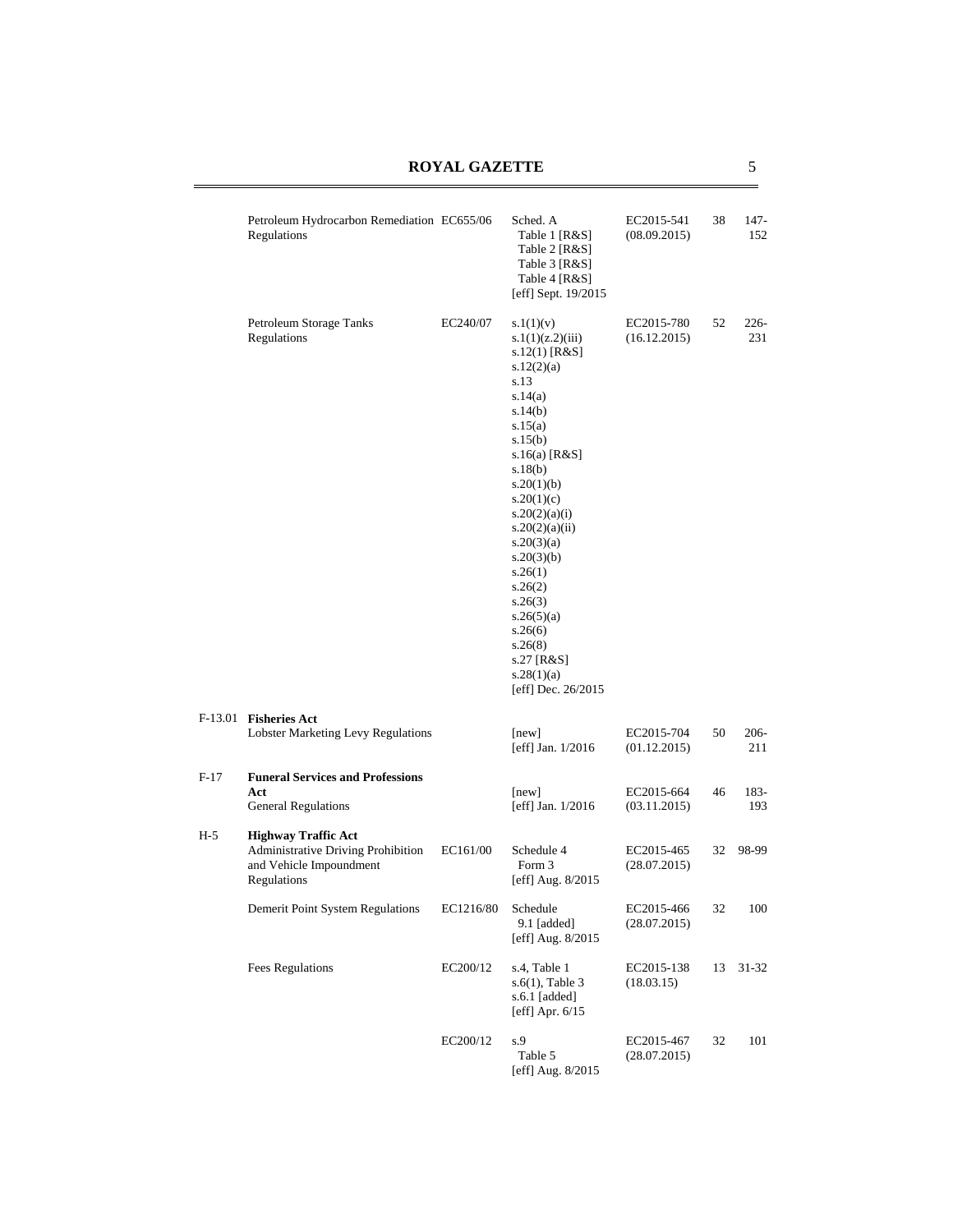|          | <b>Graduated Driver Licensing</b><br>Regulations                                       | EC225/07 | s.3(6)<br>s.4(6)<br>[eff] Aug. 8/2015                                                                                                                                                     | EC2015-468<br>(28.07.2015) | 32 | $101 -$<br>102 |
|----------|----------------------------------------------------------------------------------------|----------|-------------------------------------------------------------------------------------------------------------------------------------------------------------------------------------------|----------------------------|----|----------------|
| $H-12.1$ | <b>Human Tissue Donation Act</b><br>Regulations                                        | EC249/93 | Schedule<br>Form [R&S]<br>[eff] Mar. 28/15                                                                                                                                                | EC2015-139<br>(18.03.15)   | 13 | $32 - 34$      |
| $I-2$    | <b>Innovation PEI Act</b><br><b>General Regulations</b>                                | EC562/09 | [rev]<br>[eff] Feb. 14/2015                                                                                                                                                               | EC2015-39<br>(04.02.2015)  | 7  | 10             |
| $I-2.2$  | <b>Innovation PEI Act</b><br>General Regulations                                       |          | [new]<br>[eff] Feb. 14/2015                                                                                                                                                               | EC2015-39<br>(04.02.2015)  | 7  | $7 - 11$       |
| $I-4$    | <b>Insurance Act</b><br>Automobile Insurance Fault<br><b>Determination Regulations</b> |          | [new]<br>[eff] Oct. 1/2015                                                                                                                                                                | EC2015-41<br>(04.02.2015)  | 7  | $11 - 27$      |
| $L-14$   | <b>Liquor Control Act</b><br>Regulations                                               | EC704/75 | s.50.3(6)(b)<br>s.50.3(6)(c)<br>s.50.3(6)(d) [rev]<br>s.50.3(7)(b)<br>s.50.3(7)(c)<br>s.50.3 $(7)(d)$ [rev]<br>s.50.3(8)(b)<br>s.50.3(8)(c)<br>$s.50.3(8)(d)$ [rev]<br>[eff] Apr. $11/15$ | EC2015-180<br>(31.03.2015) | 15 | 45-46          |
| $N-3$    | <b>Natural Products Marketing Act</b><br>Lobster Marketing Board<br>Regulations        |          | [new]<br>[eff] July $4/2015$                                                                                                                                                              | EC2015-413<br>(23.06.2015) | 27 | 55-70          |
| $P-4$    | <b>Pesticides Control Act</b><br>Regulations                                           | EC761/05 | s.1(5)(a)<br>s.4(1)<br>s.4(2)<br>s.35 [R&S]<br>s.36<br>Sched.1 [R&S]<br>Sched.2<br>Sched.7 [R&S]<br>Sched.8 [R&S]<br>[eff] Nov. 7/15                                                      | EC2015-656<br>(27.10.2015) | 45 | $177 -$<br>181 |
| $P-6.1$  | <b>Pharmacy Act</b><br><b>General Regulations</b>                                      | EC527/14 | $s.7.1$ [added]<br>s.7.2 [added]<br>s.11(1)<br>s.11(2)<br>s.12<br>s.13(b)<br>s.13(b)(vi)(G)<br>s.13(c)<br>s.13(c)(iv)<br>s.17(4)                                                          | EC2015-460<br>(21.07.2015) | 31 | 81-84          |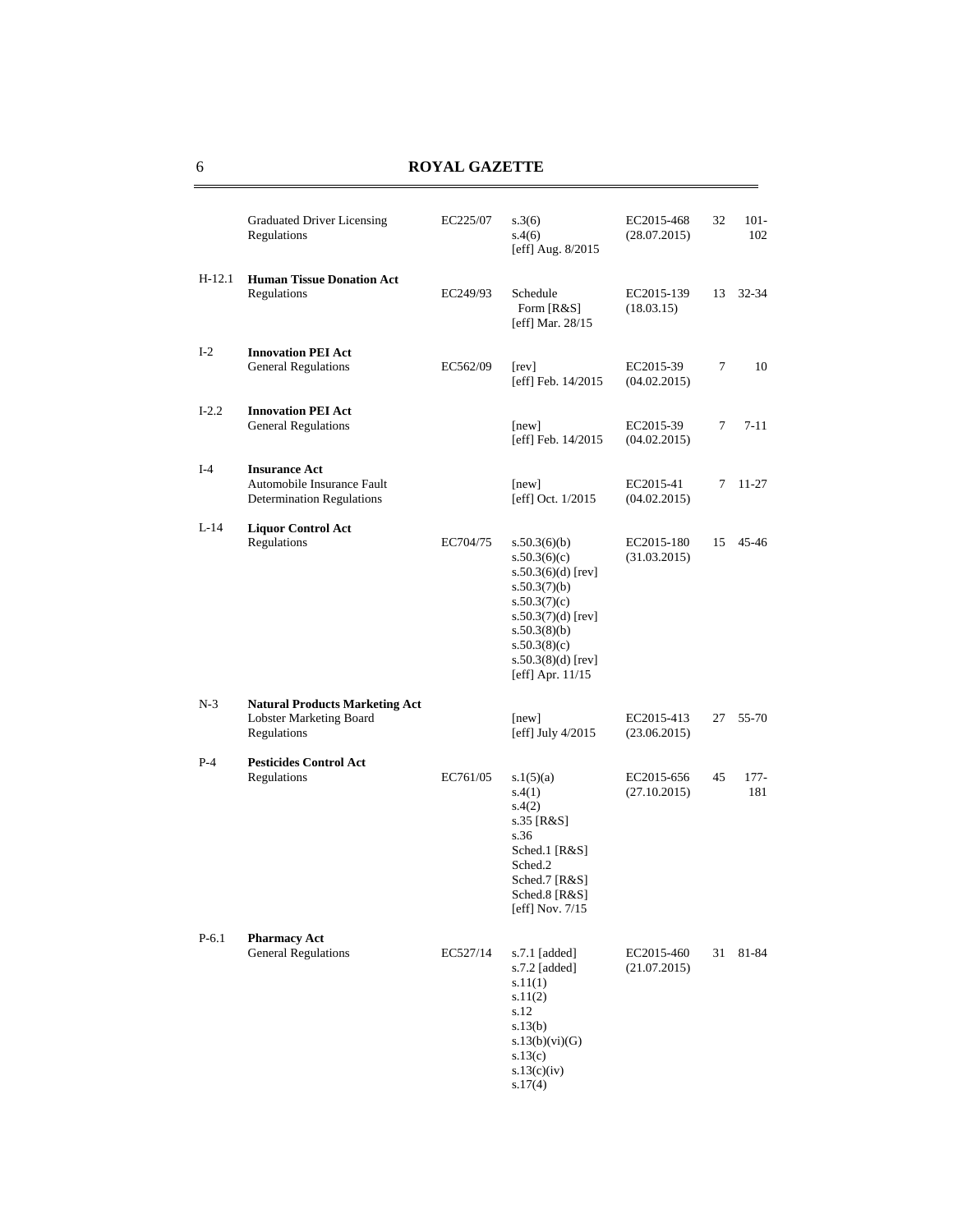|         |                                                        |          | s.19(1)<br>s.19(1)(c)<br>s.19(2)(b)<br>s.20(1)<br>s.20(2)<br>[eff] Aug. 1/2015                                                                                                                                                                                                                                                                                                                                                                                                                                                                                                                                                                                                                                                                                                                                                                  |                            |    |                |
|---------|--------------------------------------------------------|----------|-------------------------------------------------------------------------------------------------------------------------------------------------------------------------------------------------------------------------------------------------------------------------------------------------------------------------------------------------------------------------------------------------------------------------------------------------------------------------------------------------------------------------------------------------------------------------------------------------------------------------------------------------------------------------------------------------------------------------------------------------------------------------------------------------------------------------------------------------|----------------------------|----|----------------|
| $P-9.1$ | <b>Plant Health Act</b><br><b>Potatoes Regulations</b> | EC138/95 | s.7(1.1)(a)<br>[eff] Aug. 8/2015                                                                                                                                                                                                                                                                                                                                                                                                                                                                                                                                                                                                                                                                                                                                                                                                                | EC2015-477<br>(28.07.2015) | 32 | 103            |
| $P-15$  | <b>Power Engineers Act</b><br>Regulations              | EC588/12 | $s.1(1)(e.1)$ [added]<br>$s.1(1)(f.1)$ [added]<br>$s.1(1)(h.1)$ [added]<br>$s.1.(1)(j.1)$ [added]<br>$s.1(1)(k.1)$ [added]<br>$s.1(1)(1.1)$ [added]<br>$s.1(1)(s)$ [R&S]<br>s.2 [renum] $2(1)$<br>s.2(2) [added]<br>s.2(3) [added]<br>s.3 [renum] $3(1)$<br>s.3(1)(d)<br>$s.3(1)(f)$ [added]<br>$s.3(1)(g)$ [added]<br>s.3(2) [added]<br>s.5(2)<br>s.5(5)<br>s.6(1) [R&S]<br>s.6(2)<br>s.7 [R&S]<br>s.11 [rev]<br>s.16(1)<br>s.17(2) [R&S]<br>s.17(3)(a)<br>s.17(3)(b)<br>s.17(3)(c)<br>s.17(4)(a)<br>s.17(4)(b)<br>s.17(4)(c)<br>s.17(5)(b)<br>s.17(6)(a)<br>s.17(6)(b)<br>s.17(6.1) [added]<br>s.17(6.2) [added]<br>s.19(2)(a)(ii)<br>s.19(3)(a)(ii)<br>s.19(3)(a)(iii)<br>s.19(3)(b)(ii)<br>$s.19(4)$ [R&S]<br>s.19(6)(a)<br>s.24(6)<br>s.24(7) [rev]<br>$s.24(8)$ [rev]<br>s.24.1 [added]<br>s.24.2 [added]<br>s.25 [R&S]<br>s.25.1 [added] | EC2015-786<br>(16.12.2015) | 52 | $233 -$<br>245 |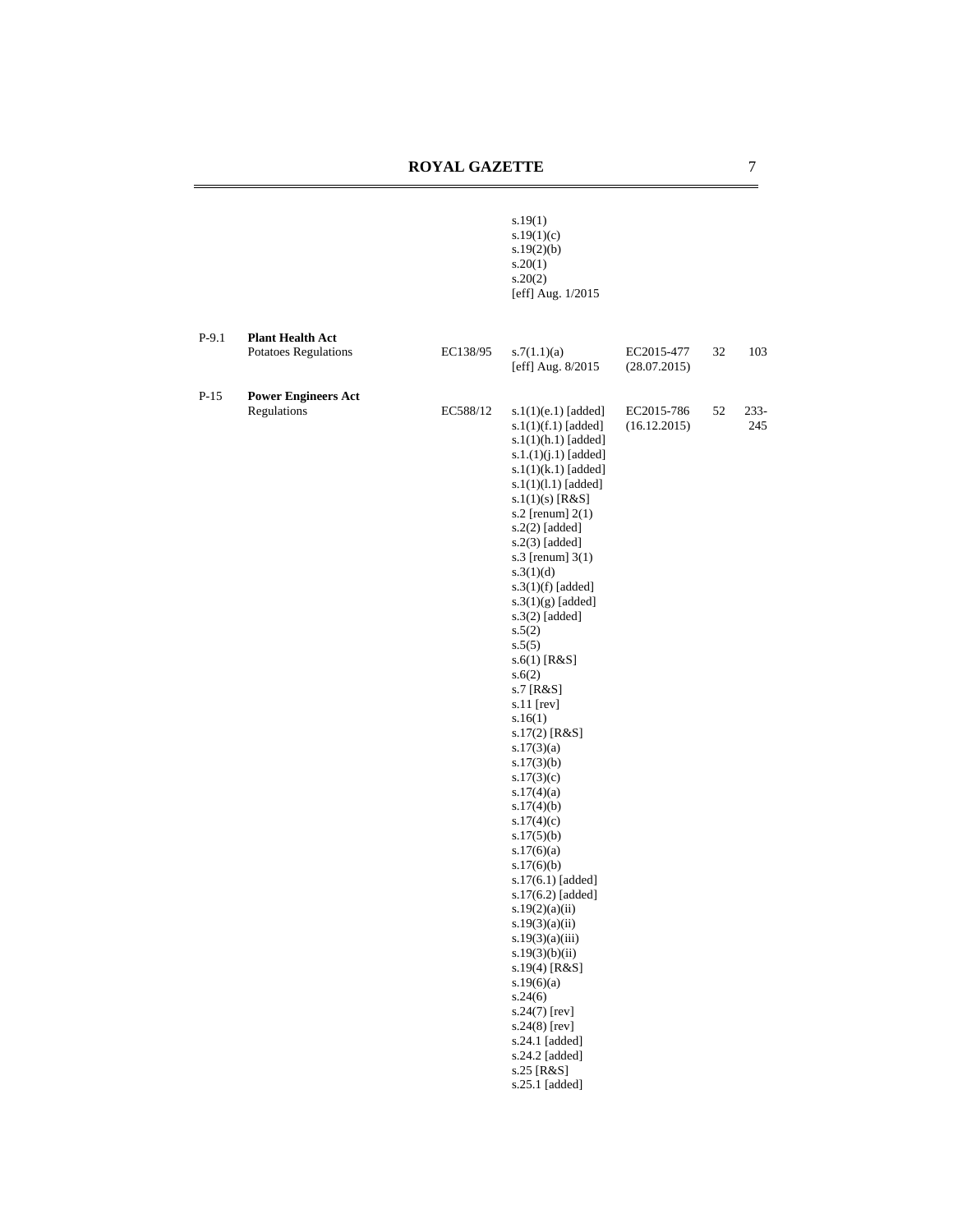|          |                                                                                                                  |          | Schedule<br>s.5 [R&S]<br>s.6 [R&S]<br>[eff] Dec. 26/2015                                                                                                                                                                                                                                                                                                                                                                                                                                                |                            |    |                |
|----------|------------------------------------------------------------------------------------------------------------------|----------|---------------------------------------------------------------------------------------------------------------------------------------------------------------------------------------------------------------------------------------------------------------------------------------------------------------------------------------------------------------------------------------------------------------------------------------------------------------------------------------------------------|----------------------------|----|----------------|
|          |                                                                                                                  |          | s.10 [R&S]<br>[eff] Jan. $1/2016$                                                                                                                                                                                                                                                                                                                                                                                                                                                                       |                            |    |                |
| $P-30.1$ | <b>Public Health Act</b><br><b>Immunization Regulations</b>                                                      | EC529/14 | s.2(1)<br>$s.2(1.1)$ added<br>s.2(2)<br>s.3(1)<br>s.3(2)<br>[eff] July 11/2015                                                                                                                                                                                                                                                                                                                                                                                                                          | EC2015-415<br>(30.06.2015) | 28 | 73-74          |
|          | <b>Immunization Regulations</b>                                                                                  | EC529/14 | s.3(2)<br>[eff] Aug. 8/2015                                                                                                                                                                                                                                                                                                                                                                                                                                                                             | EC2015-478<br>(28.07.2015) | 32 | $103 -$<br>104 |
|          | <b>Recreational Camp Regulations</b>                                                                             |          | [new]<br>[eff] July 11/2015                                                                                                                                                                                                                                                                                                                                                                                                                                                                             | EC2015-416<br>(30.06.2015) | 28 | 74-78          |
|          | Summer Trailer Court, Tenting and<br>Camp Areas Regulations                                                      | EC167/69 | [rev]<br>[eff] July 11/2015                                                                                                                                                                                                                                                                                                                                                                                                                                                                             | EC2015-416<br>(30.06.2015) | 28 | 76             |
| $R-5$    | <b>Real Property Tax Act</b><br>Regulations                                                                      | EC512/72 | s.24.1(1)E[R&S]<br>$s.24.1(2)$ [rev]<br>[eff] June $13/15$                                                                                                                                                                                                                                                                                                                                                                                                                                              | EC2015-354<br>(02.06.2015) | 24 | 51-52          |
| $R-10.1$ | <b>Regulated Health Professions Act</b><br>Pharmacist and Pharmacy Technician EC533/14<br>Profession Regulations |          | s.1(u)<br>$s.1(v)$ [added]<br>s.4(2)(e)<br>$s.4(2)(k)$ [R&S]<br>s.4(3)(e)<br>$s.4(3)(i)$ [R&S]<br>$s.4(4)(d.1)$ [added]<br>s.5(1)(a)(i)<br>s.5(1)(a)(ii)(A)<br>s.6(a)<br>s.6(g)<br>s.6(h) [added]<br>s.7(1)(f)<br>$s.9(3)(a)$ [R&S]<br>s.9(3)(c)<br>s.10(3)(d.1) [added]<br>$s.10(3)(g)$ [R&S]<br>s.11(3)(d.1) [added]<br>s.12(2)<br>s.13(3)(f)<br>s.13(3)(j) [ $R&S$ ]<br>s.13(4)(b)<br>s.13(5)(c.1) [added]<br>$s.14(3)$ [R&S]<br>s.14(4)<br>s.14.1 [added]<br>s.15(3)(d.1) [added]<br>s.16(7)(b)(ii) | EC2015-535<br>(01.09.2015) | 37 | $123 -$<br>132 |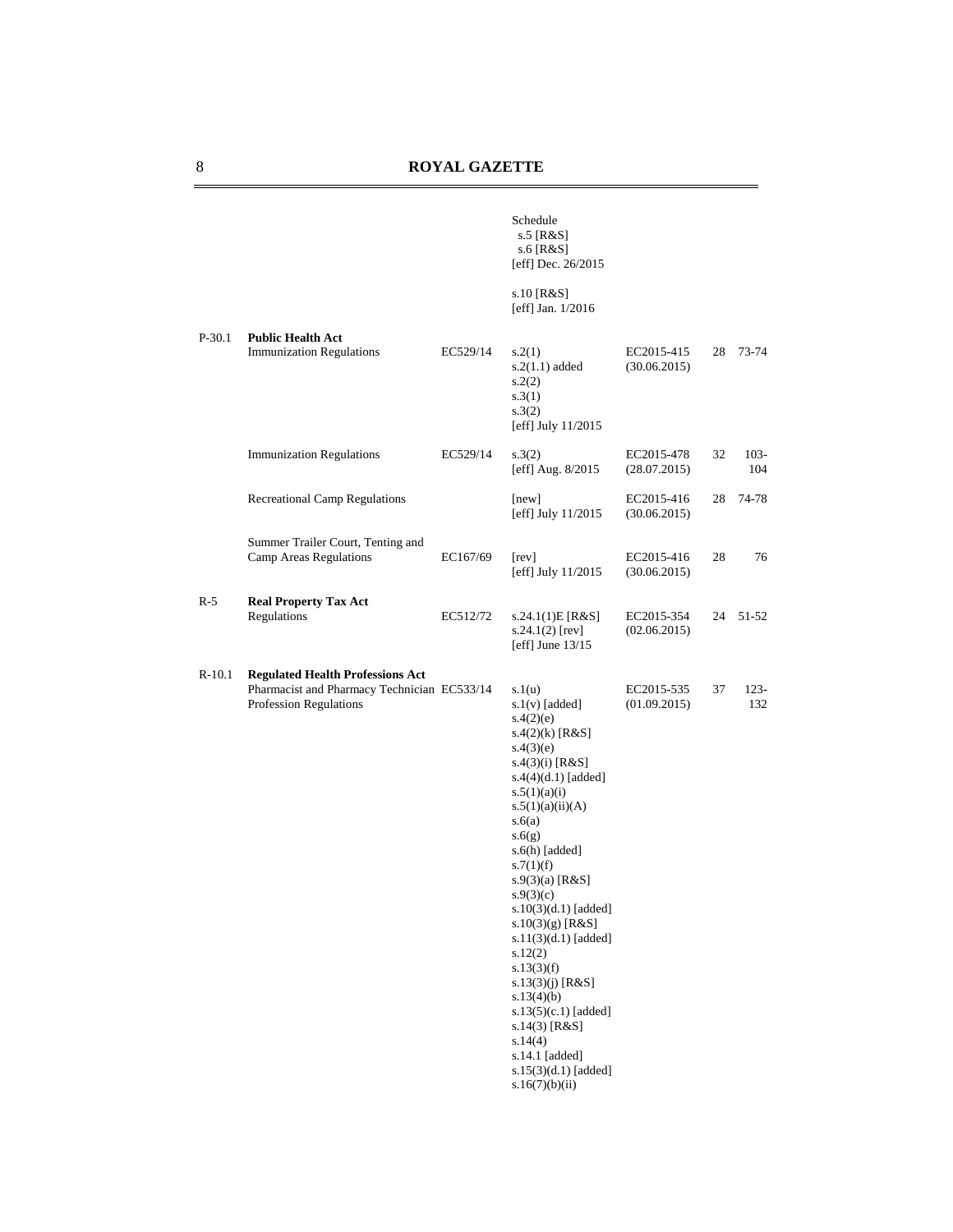|          |                                                                 |          | $s.16(8)$ [rev]<br>s.17(2)(a)<br>s.17(2)(b)<br>s.17(3)(a)<br>s.17(3)(b)<br>s.18(2)<br>s.18(4)(c)<br>s.20(1)(b)<br>$s.20(5.1)$ [added]<br>$s.20(7.1)$ [added]<br>s.20(8)(b)<br>$s.23(c)$ [rev]<br>s.28 [rev]<br>Sched. A [rev]<br>Sched. B, $s.1(b)$<br>[eff] Sept. 12/2015                                                                                                                                                                                                                           |                            |    |             |
|----------|-----------------------------------------------------------------|----------|------------------------------------------------------------------------------------------------------------------------------------------------------------------------------------------------------------------------------------------------------------------------------------------------------------------------------------------------------------------------------------------------------------------------------------------------------------------------------------------------------|----------------------------|----|-------------|
|          | Practice of Pharmacists and<br>Pharmacy Technicians Regulations | EC532/14 | $s.1(e.1)$ [added]<br>$s.1(s.1)$ [added]<br>s.1(u)<br>s.5(b)<br>$s.5(c)$ [added]<br>$s.5(d)$ [added]<br>s.10(1)(b)(i) [ $R&S$ ]<br>s.10(1)(b)(ii)<br>s.13(1)(f)(i) [ $R&S$ ]<br>s.13(1)(f)(iii)<br>s.14(1)(c)(i) [ $R&S$ ]<br>s.14(1)(c)(iii)<br>s.15(1)<br>s.15(2)<br>s.15(2)(a)(i) [R&S]<br>s.15(2)(a)(ii)<br>s.15(7)<br>s.16(2)(a)(i) [ $R&S$ ]<br>s.16(2)(a)(ii)<br>s.17(2)<br>s.17(2)(b)(i) [R&S]<br>s.17(2)(b)(ii)<br>s.17(3)(a)(i) [ $R&S$ ]<br>s.17(3)(a)(ii)<br>s.23<br>[eff] Sept. 12/2015 | EC2015-534<br>(01.09.2015) | 37 | 119-<br>122 |
|          | Reserved Activities Regulations                                 |          | [new]<br>[eff] Sept. 12/2015                                                                                                                                                                                                                                                                                                                                                                                                                                                                         | EC2015-536<br>(01.09.2015) | 37 | 133         |
| $R-13.2$ | <b>Revenue Administration Act</b><br>Regulations                | EC390/91 | s.4(1.1)<br>s.6 [R&S]<br>$s.13.1 - 13.8$<br>[added]<br>[eff] Sept. 26/2015                                                                                                                                                                                                                                                                                                                                                                                                                           | EC2015-570<br>(15.09.2015) | 39 | 156-<br>163 |
| $R-15$   | <b>Roads Act</b><br><b>Highway Access Regulations</b>           | EC580/95 | Sched. B-2<br>$s.1(2)(b)$ [added]<br>[eff] Aug. 22/2015                                                                                                                                                                                                                                                                                                                                                                                                                                              | EC2015-487<br>(11.08.2015) | 34 | 109         |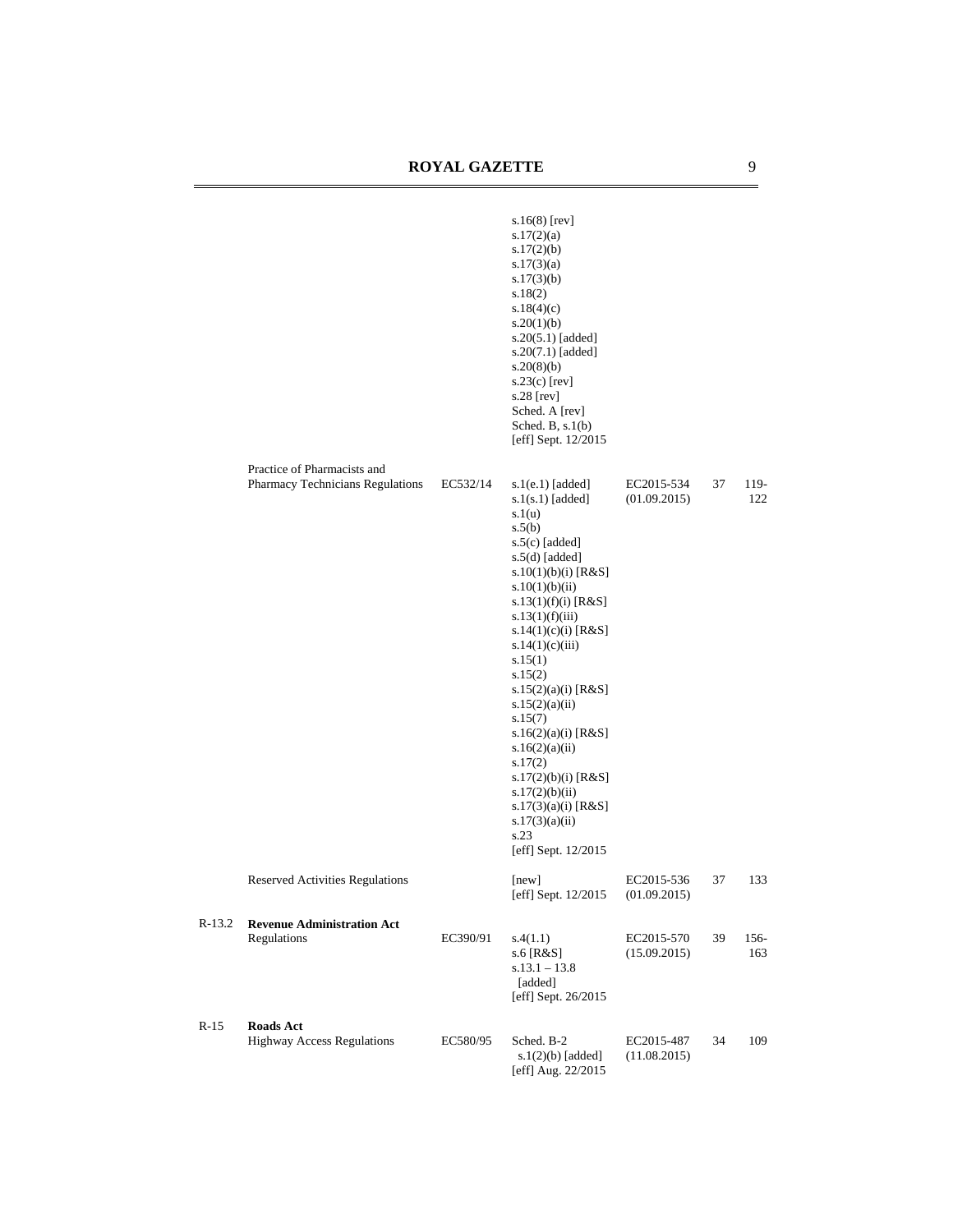|         |                                                                                            | EC580/95 | Sched. C-1<br>$s.1(21)$ [rev]<br>Sched. C-2<br>$s.1(3.1)$ [added]<br>[eff] Sept. 5/2015                                                                | EC2015-512<br>(25.08.2015) | 36 | $115-$<br>116  |
|---------|--------------------------------------------------------------------------------------------|----------|--------------------------------------------------------------------------------------------------------------------------------------------------------|----------------------------|----|----------------|
|         |                                                                                            | EC580/95 | Sched. A-3<br>s.1(2) [R&S]<br>[eff] Dec. 12/2015                                                                                                       | EC2015-766<br>(01.12.2015) | 50 | $211-$<br>212  |
| $S-2.1$ | <b>School Act</b><br>Private Schools and Home Education EC534/95<br>Regulations            |          | s.19 $(1)(e)$ [rev]<br>[eff] Oct. 24/2015                                                                                                              | EC2015-631<br>(13.10.2015) | 43 | 171            |
|         | <b>Teacher Certification and Standards</b><br>Regulations                                  | EC236/04 | s.18.1 [added]<br>s.18.2 [added]<br>[eff] Oct. 24/2015                                                                                                 | EC2015-632<br>(13.10.2015) | 43 | $172 -$<br>174 |
| $S-4.2$ | <b>Smoke-free Places Act</b><br><b>General Regulations</b>                                 | EC279/03 | s.2(1)<br>s.4(2)<br>$s.4(4)$ [rev]<br>s.5(1)<br>s.5(3)<br>Sched. A [rev]<br>Sched. B [rev]<br>Sched. C [rev]<br>Sched. [added]<br>[eff] Sept. $1/2015$ | EC2015-489<br>(11.08.2015) | 34 | $110-$<br>112  |
| S-5     | <b>Social Work Act</b><br><b>Certification Regulations</b>                                 | EC17/13  | s.14(a)<br>[eff] Nov. 28/2015                                                                                                                          | EC2015-697<br>(17.11.2015) | 48 | 203            |
| S-9     | <b>Summary Proceedings Act</b><br><b>Ticket Regulations</b>                                | EC58/08  | Schedule 2<br>Part 30<br>[eff] Aug. $8/2015$                                                                                                           | EC2015-479<br>(28.07.2015) | 32 | 104            |
|         | <b>Ticket Regulations</b>                                                                  | EC58/08  | Schedule 2<br>Part 29.1 [added]<br>[eff] Aug. 8/2015                                                                                                   | EC2015-480<br>(28.07.2015) | 32 | $105 -$<br>106 |
| $T-3.1$ | <b>Tobacco and Electronic Smoking</b><br><b>Device Sales and Access Act</b><br>Regulations |          | [new]<br>[eff] Oct. 1/2015                                                                                                                             | EC2015-538<br>(01.09.2015) | 37 | 134-<br>139    |
| $T-3.1$ | <b>Tobacco Sales and Access Act</b><br>Regulations                                         | EC414/05 | [rev]<br>[eff] Oct. 1/2015                                                                                                                             | EC2015-538<br>(01.09.2015) | 37 | 136            |
| $T-3.3$ | <b>Tourism Industry Act</b><br>Regulations                                                 | EC267/99 | Sched. 2 [R&S]<br>[eff] Sept. 5/2015                                                                                                                   | EC2015-514<br>(25.08.2015) | 36 | $116-$<br>117  |
| $W-4.1$ | <b>Wildlife Conservation Act</b><br>Fur Harvesting Regulations                             | EC663/04 | s.1(1)(e)<br>$s.1.1(e.2)$ [added]                                                                                                                      | EC2015-539<br>(01.09.2015) | 37 | 139-<br>142    |